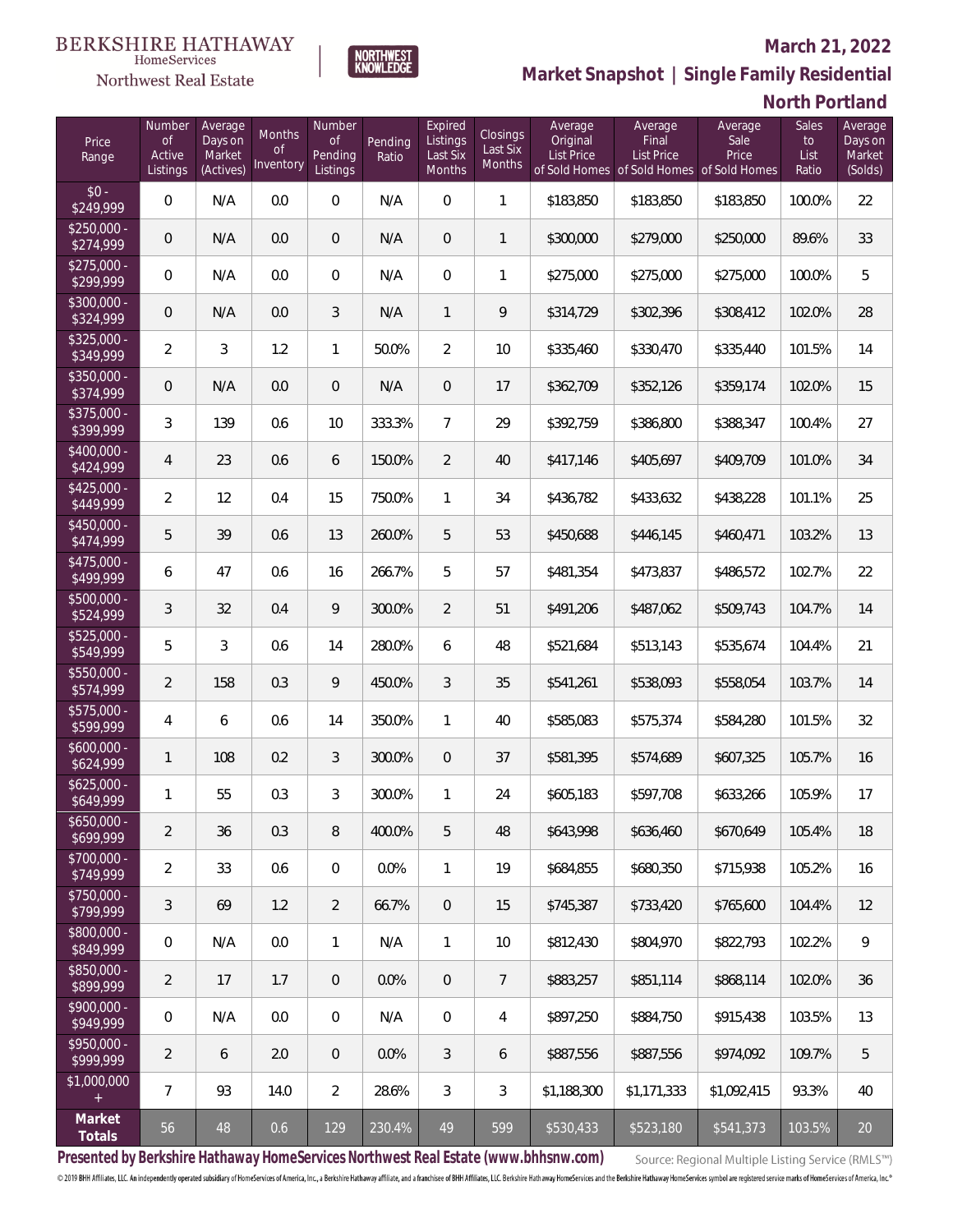## Northwest Real Estate

### **March 21, 2022**



|                               |                                           |                                           |                                                |                                     |                  |                                           |                                       |                                          |                                       | 1 VU 11 1000 1                                                        |                                     |                                         |
|-------------------------------|-------------------------------------------|-------------------------------------------|------------------------------------------------|-------------------------------------|------------------|-------------------------------------------|---------------------------------------|------------------------------------------|---------------------------------------|-----------------------------------------------------------------------|-------------------------------------|-----------------------------------------|
| Price<br>Range                | Number<br><b>of</b><br>Active<br>Listings | Average<br>Days on<br>Market<br>(Actives) | <b>Months</b><br><b>of</b><br><b>Inventory</b> | Number<br>0f<br>Pending<br>Listings | Pending<br>Ratio | Expired<br>Listings<br>Last Six<br>Months | Closings<br>Last Six<br><b>Months</b> | Average<br>Original<br><b>List Price</b> | Average<br>Final<br><b>List Price</b> | Average<br>Sale<br>Price<br>of Sold Homes of Sold Homes of Sold Homes | <b>Sales</b><br>to<br>List<br>Ratio | Average<br>Days on<br>Market<br>(Solds) |
| $$0 -$<br>\$249,999           | 0                                         | N/A                                       | 0.0                                            | $\boldsymbol{0}$                    | N/A              | $\mathbf 0$                               | 8                                     | \$272,050                                | \$242,300                             | \$213,063                                                             | 87.9%                               | 41                                      |
| $$250,000 -$<br>\$274,999     | 0                                         | N/A                                       | 0.0                                            | $\overline{0}$                      | N/A              | $\mathbf{1}$                              | 6                                     | \$273,633                                | \$269,483                             | \$262,500                                                             | 97.4%                               | 28                                      |
| $$275,000 -$<br>\$299,999     | $\boldsymbol{0}$                          | N/A                                       | 0.0                                            | 1                                   | N/A              | $\boldsymbol{0}$                          | 10                                    | \$295,120                                | \$285,115                             | \$284,940                                                             | 99.9%                               | 24                                      |
| $$300,000 -$<br>\$324,999     | 1                                         | 52                                        | 0.3                                            | $\overline{2}$                      | 200.0%           | $\boldsymbol{0}$                          | 21                                    | \$333,222                                | \$323,413                             | \$310,881                                                             | 96.1%                               | 42                                      |
| $$325,000 -$<br>\$349,999     | $\overline{2}$                            | 5                                         | 0.3                                            | 5                                   | 250.0%           | $\mathbf{1}$                              | 36                                    | \$349,161                                | \$343,039                             | \$339,791                                                             | 99.1%                               | 33                                      |
| $$350,000 -$<br>\$374,999     | $\overline{2}$                            | 89                                        | 0.2                                            | $\overline{4}$                      | 200.0%           | $\boldsymbol{0}$                          | 69                                    | \$369,225                                | \$359,345                             | \$360,966                                                             | 100.5%                              | 23                                      |
| \$375,000 -<br>\$399,999      | 8                                         | 13                                        | 0.6                                            | 22                                  | 275.0%           | $\overline{7}$                            | 82                                    | \$391,634                                | \$383,949                             | \$386,623                                                             | 100.7%                              | 30                                      |
| $$400,000 -$<br>\$424,999     | 6                                         | 28                                        | 0.4                                            | 13                                  | 216.7%           | $\overline{4}$                            | 94                                    | \$411,774                                | \$405,631                             | \$410,204                                                             | 101.1%                              | 21                                      |
| $$425,000 -$<br>\$449,999     | 8                                         | 13                                        | 0.5                                            | 25                                  | 312.5%           | 9                                         | 96                                    | \$439,204                                | \$431,893                             | \$436,511                                                             | 101.1%                              | 21                                      |
| \$450,000 -<br>\$474,999      | $\overline{7}$                            | 16                                        | 0.4                                            | 20                                  | 285.7%           | $7\overline{ }$                           | 97                                    | \$460,454                                | \$450,779                             | \$459,583                                                             | 102.0%                              | 18                                      |
| $$475,000 -$<br>\$499,999     | 16                                        | 26                                        | 1.1                                            | 39                                  | 243.8%           | 12                                        | 84                                    | \$489,662                                | \$480,566                             | \$485,717                                                             | 101.1%                              | 27                                      |
| \$500,000 -<br>\$524,999      | 6                                         | 14                                        | 0.4                                            | 12                                  | 200.0%           | $\overline{2}$                            | 85                                    | \$506,380                                | \$499,971                             | \$509,421                                                             | 101.9%                              | 23                                      |
| $$525,000 -$<br>\$549,999     | 11                                        | 35                                        | 0.9                                            | 18                                  | 163.6%           | 4                                         | 73                                    | \$538,038                                | \$527,744                             | \$535,606                                                             | 101.5%                              | 21                                      |
| \$550,000 -<br>\$574,999      | 9                                         | 14                                        | 0.8                                            | 12                                  | 133.3%           | $\mathfrak{Z}$                            | 65                                    | \$554,405                                | \$544,207                             | \$559,208                                                             | 102.8%                              | 23                                      |
| \$575,000 -<br>\$599,999      | 10                                        | 14                                        | 1.0                                            | 22                                  | 220.0%           | 8                                         | 61                                    | \$587,456                                | \$572,282                             | \$586,784                                                             | 102.5%                              | 26                                      |
| $$600,000 -$<br>\$649,999     | 6                                         | 31                                        | 0.3                                            | 14                                  | 233.3%           | $7\overline{ }$                           | 109                                   | \$608,062                                | \$599,736                             | \$620,778                                                             | 103.5%                              | 17                                      |
| $$650,000 -$<br>\$699,999     | 11                                        | 30                                        | 0.9                                            | 17                                  | 154.5%           | $\overline{4}$                            | 76                                    | \$660,708                                | \$652,623                             | \$673,903                                                             | 103.3%                              | 20                                      |
| \$700,000 -<br>\$749,999      | 6                                         | 47                                        | 0.5                                            | 12                                  | 200.0%           | $\overline{2}$                            | 69                                    | \$692,367                                | \$687,657                             | \$720,701                                                             | 104.8%                              | 13                                      |
| $$750,000 -$<br>\$799,999     | 9                                         | 16                                        | 1.1                                            | 12                                  | 133.3%           | $\overline{2}$                            | 50                                    | \$755,295                                | \$749,191                             | \$773,794                                                             | 103.3%                              | 23                                      |
| \$800,000 -<br>\$849,999      | 1                                         | 63                                        | 0.2                                            | $7\overline{ }$                     | 700.0%           | 3                                         | 30                                    | \$809,083                                | \$792,920                             | \$821,792                                                             | 103.6%                              | 23                                      |
| \$850,000 -<br>\$899,999      | 3                                         | 80                                        | 0.4                                            | 10                                  | 333.3%           | $\overline{4}$                            | 42                                    | \$827,256                                | \$823,087                             | \$868,863                                                             | 105.6%                              | 15                                      |
| $$900.000 -$<br>\$949,999     | $\overline{2}$                            | 28                                        | 0.5                                            | $\overline{2}$                      | 100.0%           | $\mathbf{1}$                              | 26                                    | \$885,863                                | \$865,552                             | \$915,183                                                             | 105.7%                              | 17                                      |
| $$950.000 -$<br>\$999,999     | 4                                         | 127                                       | 1.1                                            | $\overline{2}$                      | 50.0%            | 3                                         | 21                                    | \$920,738                                | \$917,648                             | \$968,648                                                             | 105.6%                              | 12                                      |
| $$1,000,000 -$<br>\$1,249,999 | 7                                         | 38                                        | 1.6                                            | $\overline{4}$                      | 57.1%            | $\overline{0}$                            | 27                                    | \$1,085,844                              | \$1,052,048                           | \$1,111,504                                                           | 105.7%                              | 21                                      |
| \$1,250,000<br>$+$            | 8                                         | 91                                        | 1.7                                            | 11                                  | 137.5%           | $\overline{4}$                            | 28                                    | \$1,423,857                              | \$1,420,286                           | \$1,484,979                                                           | 104.6%                              | 12                                      |
| Market<br>Totals              | 143                                       | 33                                        | 0.6                                            | 286                                 | 200.0%           | 88                                        | 1365                                  | \$569,513                                | \$560,439                             | \$575,867                                                             | 102.8%                              | 22                                      |

NORTHWEST<br>KNOWLFDGF

**Presented by Berkshire Hathaway HomeServices Northwest Real Estate (www.bhhsnw.com)**

Source: Regional Multiple Listing Service (RMLS™)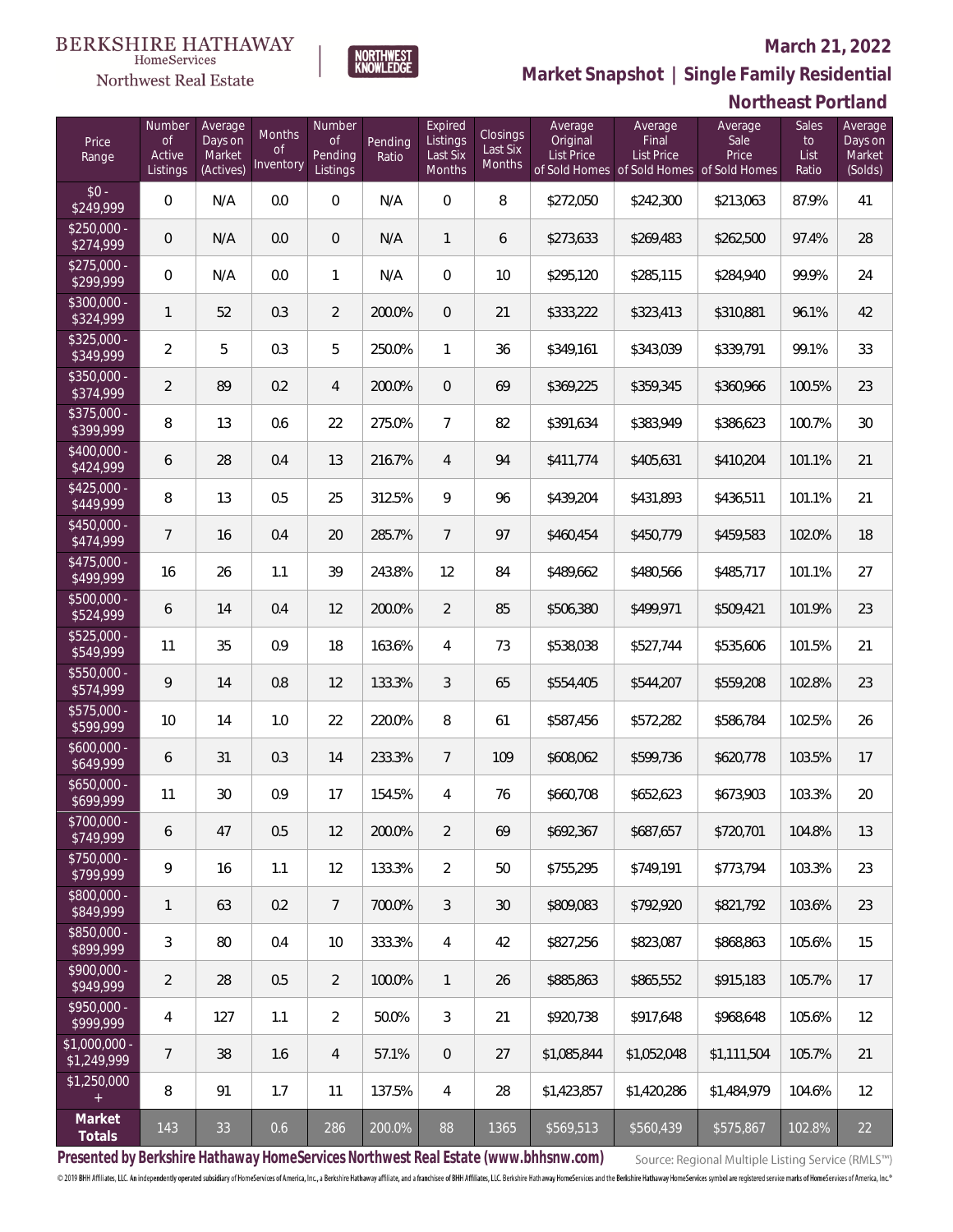## Northwest Real Estate

### **March 21, 2022**



## **Southeast Portland**

| Price<br>Range            | Number<br><b>of</b><br>Active<br>Listings | Average<br>Days on<br>Market<br>(Actives) | Months<br><b>of</b><br>Inventory | Number<br><b>of</b><br>Pending<br>Listings | Pending<br>Ratio | Expired<br>Listings<br>Last Six<br>Months | Closings<br>Last Six<br>Months | Average<br>Original<br><b>List Price</b> | Average<br>Final<br><b>List Price</b><br>of Sold Homes of Sold Homes of Sold Homes | Average<br>Sale<br>Price | Sales<br>to<br>List<br>Ratio | Average<br>Days on<br>Market<br>(Solds) |
|---------------------------|-------------------------------------------|-------------------------------------------|----------------------------------|--------------------------------------------|------------------|-------------------------------------------|--------------------------------|------------------------------------------|------------------------------------------------------------------------------------|--------------------------|------------------------------|-----------------------------------------|
| $$0 -$<br>\$249,999       | $\overline{2}$                            | 114                                       | 0.9                              | $\overline{0}$                             | 0.0%             | 1                                         | 13                             | \$236,646                                | \$230,538                                                                          | \$215,200                | 93.3%                        | 46                                      |
| $$250,000 -$<br>\$274,999 | $\overline{2}$                            | $\overline{7}$                            | 2.0                              | $\overline{0}$                             | 0.0%             | $\overline{0}$                            | 6                              | \$266,450                                | \$260,800                                                                          | \$261,667                | 100.3%                       | 26                                      |
| $$275,000 -$<br>\$299,999 | $\mathbf{1}$                              | 249                                       | 0.4                              | 6                                          | 600.0%           | 1                                         | 17                             | \$297,615                                | \$287,173                                                                          | \$283,469                | 98.7%                        | 28                                      |
| $$300,000 -$<br>\$324,999 | $\mathbf{1}$                              | 33                                        | 0.2                              | 6                                          | 600.0%           | $\mathbf{1}$                              | 36                             | \$324,367                                | \$313,294                                                                          | \$309,967                | 98.9%                        | 26                                      |
| $$325,000 -$<br>\$349,999 | 3                                         | $\overline{7}$                            | 0.3                              | 16                                         | 533.3%           | 6                                         | 71                             | \$344,770                                | \$336,789                                                                          | \$338,725                | 100.6%                       | 25                                      |
| $$350,000 -$<br>\$374,999 | 6                                         | 23                                        | 0.3                              | 10                                         | 166.7%           | 3                                         | 119                            | \$363,004                                | \$356,563                                                                          | \$361,388                | 101.4%                       | 26                                      |
| $$375,000 -$<br>\$399,999 | 12                                        | 81                                        | 0.5                              | 51                                         | 425.0%           | 25                                        | 153                            | \$394,195                                | \$383,452                                                                          | \$386,159                | 100.7%                       | 30                                      |
| $$400,000 -$<br>\$424,999 | 8                                         | 66                                        | 0.3                              | 16                                         | 200.0%           | 13                                        | 153                            | \$410,413                                | \$403,182                                                                          | \$411,476                | 102.1%                       | 21                                      |
| $$425,000 -$<br>\$449,999 | 16                                        | 17                                        | 0.6                              | 31                                         | 193.8%           | 10                                        | 151                            | \$437,792                                | \$428,847                                                                          | \$435,152                | 101.5%                       | 25                                      |
| $$450,000 -$<br>\$474,999 | 16                                        | 18                                        | 0.8                              | 19                                         | 118.8%           | 8                                         | 119                            | \$450,140                                | \$444,318                                                                          | \$459,836                | 103.5%                       | 16                                      |
| $$475,000 -$<br>\$499,999 | 27                                        | 28                                        | 1.4                              | 43                                         | 159.3%           | 12                                        | 118                            | \$487,633                                | \$478,070                                                                          | \$485,550                | 101.6%                       | 22                                      |
| \$500,000 -<br>\$524,999  | 10                                        | 17                                        | 0.6                              | 8                                          | 80.0%            | 5                                         | 94                             | \$500,054                                | \$491,418                                                                          | \$509,957                | 103.8%                       | 19                                      |
| $$525,000 -$<br>\$549,999 | 9                                         | 38                                        | 0.7                              | 19                                         | 211.1%           | 6                                         | 79                             | \$523,962                                | \$517,881                                                                          | \$534,249                | 103.2%                       | 16                                      |
| $$550,000 -$<br>\$574,999 | $\overline{7}$                            | 21                                        | 0.7                              | 9                                          | 128.6%           | $\overline{4}$                            | 58                             | \$548,512                                | \$540,595                                                                          | \$559,152                | 103.4%                       | 19                                      |
| $$575,000 -$<br>\$599,999 | 11                                        | 66                                        | 0.9                              | 14                                         | 127.3%           | 10                                        | 70                             | \$576,809                                | \$570,438                                                                          | \$585,743                | 102.7%                       | 27                                      |
| $$600,000 -$<br>\$624,999 | $\overline{2}$                            | 22                                        | 0.3                              | $\overline{7}$                             | 350.0%           | $\overline{2}$                            | 48                             | \$591,840                                | \$585,613                                                                          | \$609,551                | 104.1%                       | 14                                      |
| $$625,000 -$<br>\$649,999 | 6                                         | 72                                        | 0.6                              | 16                                         | 266.7%           | 5                                         | 56                             | \$621,399                                | \$613,033                                                                          | \$634,908                | 103.6%                       | 18                                      |
| $$650,000 -$<br>\$674,999 | 4                                         | 41                                        | 0.6                              | 10                                         | 250.0%           | 3                                         | 38                             | \$649,636                                | \$643,509                                                                          | \$657,464                | 102.2%                       | 16                                      |
| $$675,000 -$<br>\$699,999 | $\overline{7}$                            | 121                                       | 1.1                              | 19                                         | 271.4%           | 4                                         | 40                             | \$686,220                                | \$672,640                                                                          | \$685,906                | 102.0%                       | 22                                      |
| \$700,000 -<br>\$749,999  | 6                                         | 41                                        | 0.5                              | 14                                         | 233.3%           | 4                                         | 70                             | \$686,519                                | \$683,204                                                                          | \$717,768                | 105.1%                       | 21                                      |
| \$750,000 -<br>\$799,999  | 7                                         | 23                                        | 0.8                              | 12                                         | 171.4%           | 4                                         | 56                             | \$736,938                                | \$727,891                                                                          | \$767,610                | 105.5%                       | 14                                      |
| \$800,000 -<br>\$849,999  | $\overline{7}$                            | 106                                       | 1.1                              | 8                                          | 114.3%           | $\mathbf{1}$                              | 37                             | \$805,768                                | \$796,957                                                                          | \$823,558                | 103.3%                       | 23                                      |
| \$850,000 -<br>\$899,999  | 5                                         | 50                                        | 1.1                              | $\overline{7}$                             | 140.0%           | 4                                         | 28                             | \$857,675                                | \$849,443                                                                          | \$872,468                | 102.7%                       | 27                                      |
| \$900,000 -<br>\$999,999  | 8                                         | 160                                       | 1.8                              | 10                                         | 125.0%           | 2                                         | 27                             | \$915,932                                | \$904,358                                                                          | \$939,490                | 103.9%                       | 16                                      |
| \$1,000,000<br>$+$        | 6                                         | 77                                        | 0.6                              | 6                                          | 100.0%           | 5                                         | 60                             | \$1,251,461                              | \$1,233,045                                                                        | \$1,291,223              | 104.7%                       | 17                                      |
| Market<br>Totals          | 189                                       | 50                                        | 0.7                              | 357                                        | 188.9%           | 139                                       | 1717                           | \$529,009                                | \$520,623                                                                          | \$535,201                | 102.8%                       | 22                                      |

NORTHWEST<br>KNOWLFDGF

**Presented by Berkshire Hathaway HomeServices Northwest Real Estate (www.bhhsnw.com)**

Source: Regional Multiple Listing Service (RMLS™)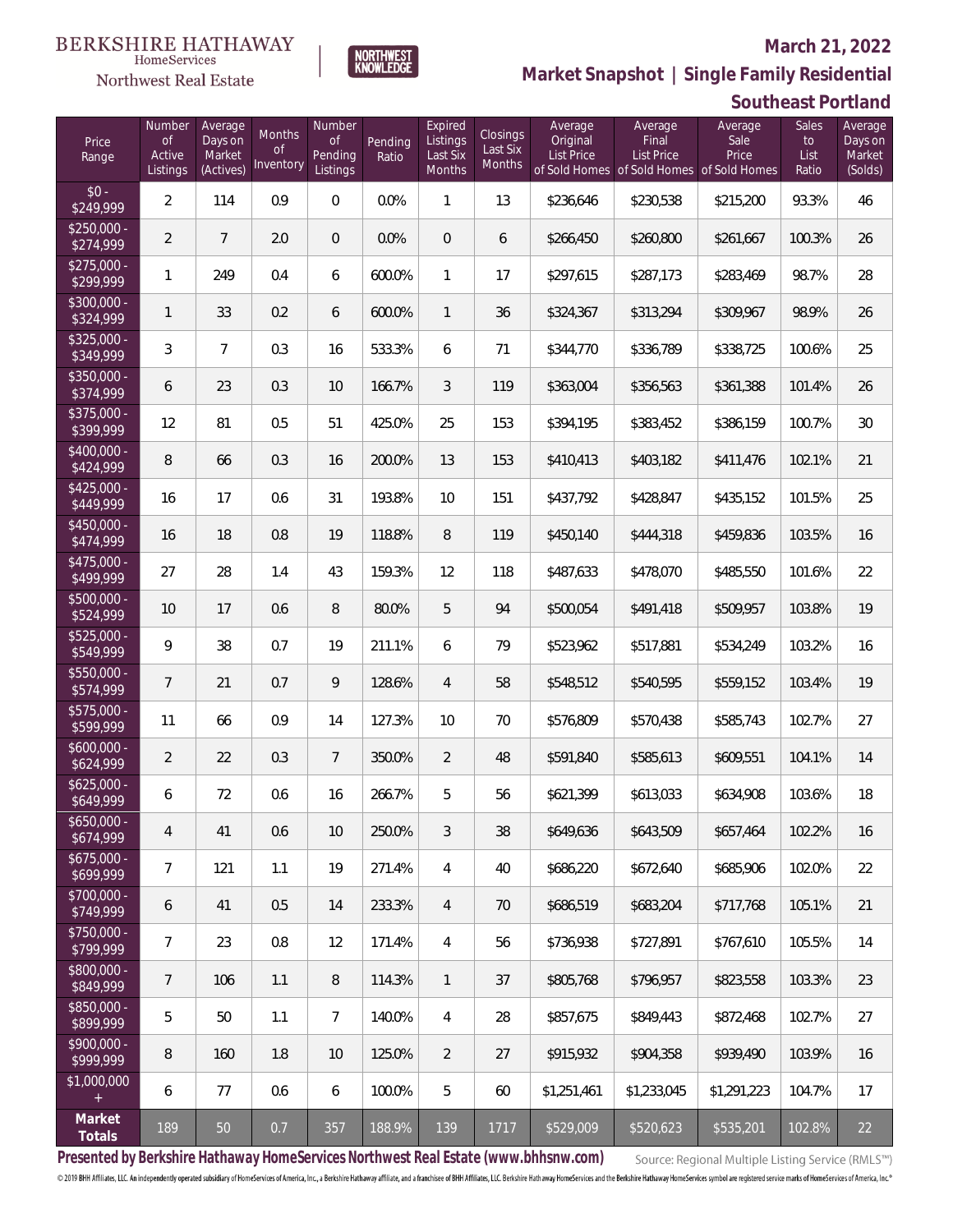#### **BERKSHIRE HATHAWAY** HomeServices

# Northwest Real Estate

## **March 21, 2022**



**Gresham, Troutdale, Corbett Market Snapshot | Single Family Residential**

| Price<br>Range            | Number<br><b>of</b><br>Active<br>Listings | Average<br>Days on<br>Market<br>(Actives) | Months<br><sub>of</sub><br>Inventory | Number<br>0f<br>Pending<br>Listings | Pending<br>Ratio | Expired<br>Listings<br>Last Six<br><b>Months</b> | Closings<br>Last Six<br>Months | Average<br>Original<br><b>List Price</b> | Average<br>Final<br><b>List Price</b><br>of Sold Homes of Sold Homes of Sold Homes | Average<br>Sale<br>Price | Sales<br>to<br>List<br>Ratio | Average<br>Days on<br>Market<br>(Solds) |
|---------------------------|-------------------------------------------|-------------------------------------------|--------------------------------------|-------------------------------------|------------------|--------------------------------------------------|--------------------------------|------------------------------------------|------------------------------------------------------------------------------------|--------------------------|------------------------------|-----------------------------------------|
| $$0 -$<br>\$249,999       | $\mathbf{0}$                              | N/A                                       | 0.0                                  | 0                                   | N/A              | $\Omega$                                         | 3                              | \$192,190                                | \$188,857                                                                          | \$186,190                | 98.6%                        | 22                                      |
| $$250.000 -$<br>\$274,999 | $\overline{0}$                            | N/A                                       | 0.0                                  | $\overline{0}$                      | N/A              | $\Omega$                                         | 1                              | \$260,000                                | \$260,000                                                                          | \$260,000                | 100.0%                       | $\overline{0}$                          |
| $$275,000 -$<br>\$299,999 | $\mathbf{0}$                              | N/A                                       | 0.0                                  | 2                                   | N/A              | $\Omega$                                         | 6                              | \$295,617                                | \$287,833                                                                          | \$289,483                | 100.6%                       | 26                                      |
| \$300,000 -<br>\$324,999  | $\mathbf{1}$                              | 14                                        | 0.5                                  | $\overline{2}$                      | 200.0%           | $\mathbf{1}$                                     | 11                             | \$316,241                                | \$306,150                                                                          | \$313,136                | 102.3%                       | 23                                      |
| $$325,000 -$<br>\$349,999 | 1                                         | 3                                         | 0.3                                  | 3                                   | 300.0%           | $\mathbf{1}$                                     | 18                             | \$341,572                                | \$332,677                                                                          | \$335,777                | 100.9%                       | 26                                      |
| $$350,000 -$<br>\$374,999 | $\mathbf{1}$                              | 32                                        | 0.2                                  | 3                                   | 300.0%           | $\mathbf{1}$                                     | 26                             | \$359,802                                | \$355,227                                                                          | \$360,756                | 101.6%                       | 19                                      |
| $$375,000 -$<br>\$399,999 | 3                                         | 17                                        | 0.4                                  | 10                                  | 333.3%           | $\mathbf{1}$                                     | 49                             | \$388,101                                | \$384,282                                                                          | \$387,174                | 100.8%                       | 25                                      |
| \$400,000 -<br>\$424,999  | $\overline{2}$                            | 9                                         | 0.3                                  | 9                                   | 450.0%           | $\overline{2}$                                   | 48                             | \$412,238                                | \$408,996                                                                          | \$412,325                | 100.8%                       | 18                                      |
| \$425,000 -<br>\$449,999  | 5                                         | 3                                         | 0.4                                  | 12                                  | 240.0%           | $\overline{2}$                                   | 75                             | \$436,275                                | \$431,164                                                                          | \$436,373                | 101.2%                       | 18                                      |
| \$450,000 -<br>\$474,999  | 3                                         | 25                                        | 0.3                                  | 17                                  | 566.7%           | $\mathbf{1}$                                     | 71                             | \$455,675                                | \$452,726                                                                          | \$460,823                | 101.8%                       | 13                                      |
| $$475,000 -$<br>\$499,999 | $\mathbf{1}$                              | 100                                       | 0.1                                  | 30                                  | 3,000.0%         | $\overline{4}$                                   | 76                             | \$483,592                                | \$480,219                                                                          | \$486,618                | 101.3%                       | 21                                      |
| \$500,000 -<br>\$524,999  | $\overline{7}$                            | 14                                        | 0.8                                  | 37                                  | 528.6%           | $\overline{2}$                                   | 53                             | \$508,167                                | \$501,546                                                                          | \$510,400                | 101.8%                       | 22                                      |
| $$525,000 -$<br>\$549,999 | 3                                         | 73                                        | 0.4                                  | 39                                  | 1,300.0%         | $\Omega$                                         | 43                             | \$531,254                                | \$525,440                                                                          | \$533,846                | 101.6%                       | 27                                      |
| \$550,000 -<br>\$574,999  | 5                                         | 18                                        | 0.7                                  | 21                                  | 420.0%           | $\overline{2}$                                   | 42                             | \$556,822                                | \$552,496                                                                          | \$558,695                | 101.1%                       | 26                                      |
| $$575,000 -$<br>\$599,999 | 8                                         | 42                                        | 1.6                                  | 14                                  | 175.0%           | 3                                                | 30                             | \$578,103                                | \$573,773                                                                          | \$582,967                | 101.6%                       | 14                                      |
| $$600,000 -$<br>\$624,999 | 6                                         | 38                                        | 2.1                                  | 8                                   | 133.3%           | $\overline{0}$                                   | 17                             | \$608,079                                | \$604,367                                                                          | \$613,374                | 101.5%                       | 30                                      |
| $$625,000 -$<br>\$649,999 | $\mathbf 0$                               | N/A                                       | 0.0                                  | 3                                   | N/A              | 4                                                | 11                             | \$620,514                                | \$615,432                                                                          | \$634,450                | 103.1%                       | 36                                      |
| $$650,000 -$<br>\$699,999 | $\sqrt{3}$                                | 35                                        | 0.7                                  | 8                                   | 266.7%           | $\overline{4}$                                   | 25                             | \$672,000                                | \$663,176                                                                          | \$671,692                | 101.3%                       | 36                                      |
| \$700,000 -<br>\$749,999  | $\overline{2}$                            | 78                                        | 2.4                                  | $\overline{2}$                      | 100.0%           | $\mathbf{1}$                                     | 5                              | \$747,660                                | \$719,679                                                                          | \$714,980                | 99.3%                        | 36                                      |
| \$750,000 -<br>\$799,999  | $\overline{2}$                            | 32                                        | 1.1                                  | $\overline{0}$                      | 0.0%             | $\overline{2}$                                   | 11                             | \$798,300                                | \$766,745                                                                          | \$769,955                | 100.4%                       | 35                                      |
| \$800,000 -<br>\$849,999  | $\mathbf{1}$                              | 32                                        | 6.0                                  | $\overline{2}$                      | 200.0%           | $\mathbf{1}$                                     | 1                              | \$799,999                                | \$799,999                                                                          | \$830,000                | 103.8%                       | $\overline{7}$                          |
| \$850,000 -<br>\$899,999  | $\mathbf 0$                               | N/A                                       | 0.0                                  | 0                                   | N/A              | $\overline{2}$                                   | $\mathfrak{Z}$                 | \$872,950                                | \$871,616                                                                          | \$861,667                | 98.9%                        | 38                                      |
| \$900,000 -<br>\$949,999  | 0                                         | N/A                                       | 0.0                                  | $\mathbf{1}$                        | N/A              | $\mathbf 0$                                      | 1                              | \$985,000                                | \$985,000                                                                          | \$923,000                | 93.7%                        | 40                                      |
| \$950,000 -<br>\$999,999  | $\overline{2}$                            | 159                                       | 12.0                                 | $\overline{0}$                      | 0.0%             | $\mathbf 0$                                      | 1                              | \$959,000                                | \$959,000                                                                          | \$959,000                | 100.0%                       | 11                                      |
| \$1,000,000<br>$^{+}$     | 8                                         | 128                                       | 6.9                                  | 6                                   | 75.0%            | $\mathbf{1}$                                     | $7\phantom{.}$                 | \$1,356,414                              | \$1,270,557                                                                        | \$1,227,857              | 96.6%                        | 96                                      |
| Market<br>Totals          | 64                                        | 47                                        | 0.6                                  | 229                                 | 357.8%           | 35                                               | 634                            | \$495,378                                | \$489,096                                                                          | \$494,814                | 101.2%                       | 23                                      |

**Presented by Berkshire Hathaway HomeServices Northwest Real Estate (www.bhhsnw.com)**

Source: Regional Multiple Listing Service (RMLS™)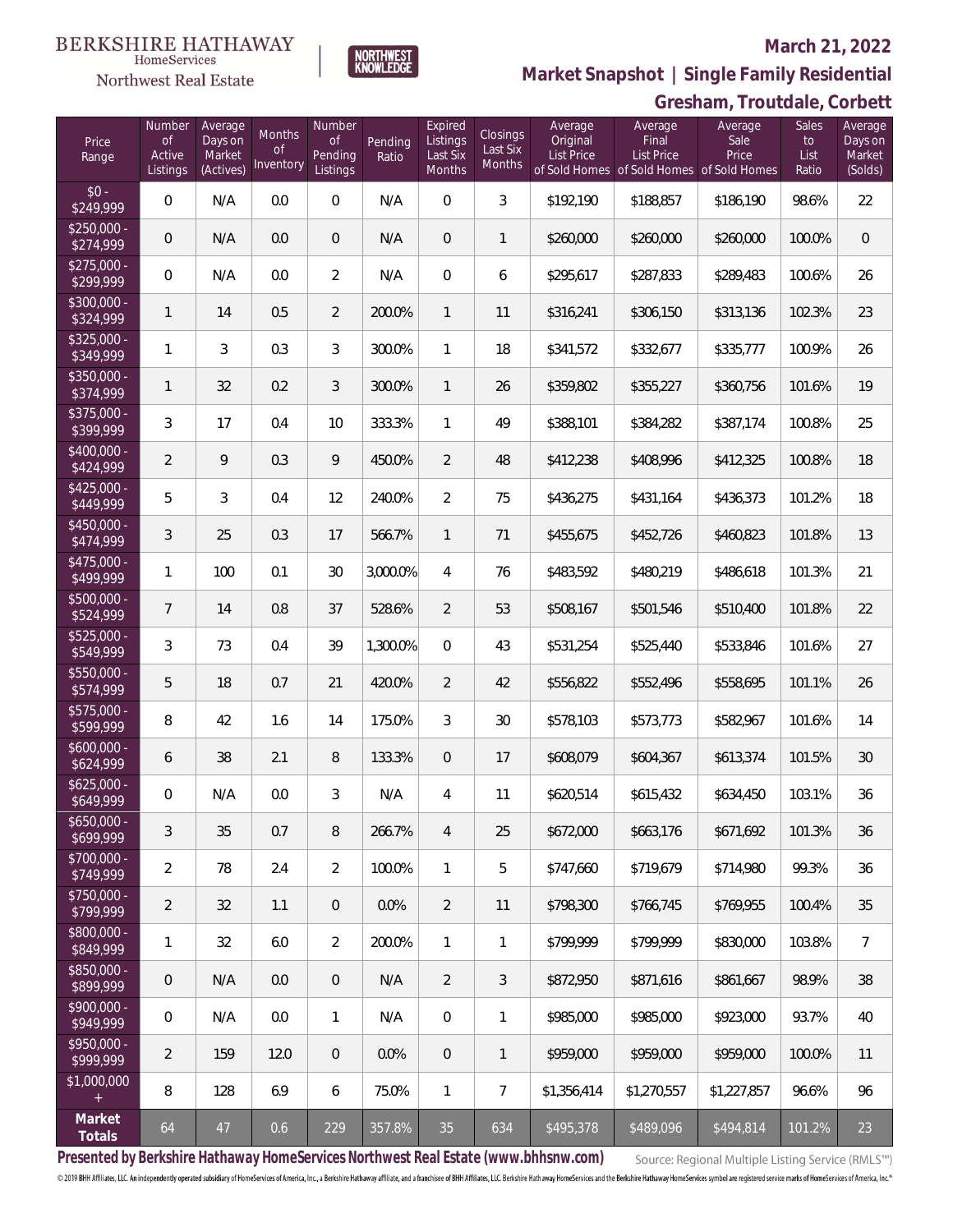# Northwest Real Estate

## **March 21, 2022**



# **Market Snapshot | Single Family Residential**

**Sandy**

| Price<br>Range            | Number<br><b>of</b><br>Active<br>Listings | Average<br>Days on<br>Market<br>(Actives) | Months<br>0f<br>Inventory | Number<br>Οf<br>Pending<br>Listings | Pending<br>Ratio | Expired<br>Listings<br>Last Six<br>Months | <b>Closings</b><br>Last Six<br><b>Months</b> | Average<br>Original<br><b>List Price</b> | Average<br>Final<br><b>List Price</b> | Average<br>Sale<br>Price<br>of Sold Homes of Sold Homes of Sold Homes | <b>Sales</b><br>to<br>List<br>Ratio | Average<br>Days on<br>Market<br>(Solds) |
|---------------------------|-------------------------------------------|-------------------------------------------|---------------------------|-------------------------------------|------------------|-------------------------------------------|----------------------------------------------|------------------------------------------|---------------------------------------|-----------------------------------------------------------------------|-------------------------------------|-----------------------------------------|
| $$0 -$<br>\$224,999       | $\overline{0}$                            | N/A                                       | 0.0                       | $\mathbf{1}$                        | N/A              | $\overline{0}$                            | $\overline{2}$                               | \$212,450                                | \$212,450                             | \$212,750                                                             | 100.1%                              | 13                                      |
| $$225.000 -$<br>\$249,999 | $\mathbf 0$                               | N/A                                       | N/A                       | $\overline{0}$                      | N/A              | $\overline{0}$                            | $\mathbf 0$                                  | N/A                                      | N/A                                   | N/A                                                                   | N/A                                 | N/A                                     |
| $$250.000 -$<br>\$274,999 | $\mathbf 0$                               | N/A                                       | N/A                       | $\overline{0}$                      | N/A              | $\overline{0}$                            | 0                                            | N/A                                      | N/A                                   | N/A                                                                   | N/A                                 | N/A                                     |
| $$275.000 -$<br>\$299,999 | $\mathbf 0$                               | N/A                                       | 0.0                       | $\mathbf{1}$                        | N/A              | $\overline{0}$                            | 3                                            | \$306,300                                | \$296,300                             | \$285,000                                                             | 96.2%                               | 10                                      |
| $$300,000 -$<br>\$324,999 | $\overline{0}$                            | N/A                                       | 0.0                       | $\mathbf{1}$                        | N/A              | $\overline{0}$                            | 5                                            | \$317,190                                | \$312,190                             | \$315,100                                                             | 100.9%                              | 34                                      |
| $$325,000 -$<br>\$349,999 | $\mathbf 0$                               | N/A                                       | 0.0                       | $\overline{0}$                      | N/A              | 28                                        | 5                                            | \$338,940                                | \$338,940                             | \$342,980                                                             | 101.2%                              | 9                                       |
| \$350,000 -<br>\$374,999  | $\overline{0}$                            | N/A                                       | 0.0                       | $\mathbf{1}$                        | N/A              | 11                                        | 14                                           | \$355,314                                | \$349,379                             | \$357,250                                                             | 102.3%                              | 23                                      |
| $$375,000 -$<br>\$399,999 | $\overline{2}$                            | 3                                         | 0.9                       | $\overline{0}$                      | 0.0%             | $\mathbf{1}$                              | 14                                           | \$386,881                                | \$381,954                             | \$385,693                                                             | 101.0%                              | 22                                      |
| $$400,000 -$<br>\$424,999 | $\mathbf{1}$                              | 19                                        | 0.3                       | 4                                   | 400.0%           | $\overline{0}$                            | 20                                           | \$395,505                                | \$393,950                             | \$409,908                                                             | 104.1%                              | 12                                      |
| \$425,000 -<br>\$449,999  | $\mathbf 0$                               | N/A                                       | 0.0                       | 3                                   | N/A              | $\overline{2}$                            | 21                                           | \$434,721                                | \$429,569                             | \$435,762                                                             | 101.4%                              | 21                                      |
| \$450,000 -<br>\$474,999  | $\overline{2}$                            | 149                                       | 0.8                       | $\mathbf{1}$                        | 50.0%            | $\overline{0}$                            | 16                                           | \$453,659                                | \$452,091                             | \$458,802                                                             | 101.5%                              | 27                                      |
| $$475,000 -$<br>\$499,999 | $\mathbf{1}$                              | 17                                        | 0.4                       | 5                                   | 500.0%           | $\overline{0}$                            | 17                                           | \$479,799                                | \$475,986                             | \$485,342                                                             | 102.0%                              | 9                                       |
| \$500,000 -<br>\$524,999  | $\overline{0}$                            | N/A                                       | 0.0                       | $\overline{0}$                      | N/A              | $\overline{0}$                            | 19                                           | \$515,189                                | \$510,673                             | \$512,832                                                             | 100.4%                              | 25                                      |
| \$525,000 -<br>\$549,999  | $\mathbf{1}$                              | 2,918                                     | 0.6                       | 5                                   | 500.0%           | $\mathbf{1}$                              | 10                                           | \$541,235                                | \$543,240                             | \$540,740                                                             | 99.5%                               | 17                                      |
| \$550,000 -<br>\$574,999  | $\mathbf 0$                               | N/A                                       | $0.0\,$                   | 5                                   | N/A              | $\overline{0}$                            | 18                                           | \$542,442                                | \$548,706                             | \$563,024                                                             | 102.6%                              | 21                                      |
| $$575,000 -$<br>\$599,999 | $\mathbf 0$                               | N/A                                       | 0.0                       | $\, 8$                              | N/A              | $\overline{0}$                            | 10                                           | \$596,133                                | \$585,343                             | \$586,511                                                             | 100.2%                              | 24                                      |
| $$600,000 -$<br>\$624,999 | 0                                         | N/A                                       | 0.0                       | 4                                   | N/A              | $\mathbf{1}$                              | 4                                            | \$622,500                                | \$615,000                             | \$605,500                                                             | 98.5%                               | 85                                      |
| $$625,000 -$<br>\$649,999 | $\mathbf{1}$                              | 303                                       | 3.0                       | $\theta$                            | 0.0%             | $\mathbf 0$                               | $\overline{2}$                               | \$688,500                                | \$668,500                             | \$643,500                                                             | 96.3%                               | 30                                      |
| $$650,000 -$<br>\$674,999 | 0                                         | N/A                                       | 0.0                       | 0                                   | N/A              | $\mathbf{1}$                              | $\overline{2}$                               | \$619,500                                | \$619,500                             | \$657,000                                                             | 106.1%                              | 5                                       |
| $$675,000 -$<br>5699,999  | $\mathbf{1}$                              | $\overline{7}$                            | 6.0                       | $\overline{0}$                      | 0.0%             | $\overline{0}$                            | $\mathbf{1}$                                 | \$670,000                                | \$670,000                             | \$680,000                                                             | 101.5%                              | 3                                       |
| \$700,000 -<br>\$749,999  | $\overline{0}$                            | N/A                                       | 0.0                       | $\mathbf{1}$                        | N/A              | $\mathbf{1}$                              | 5                                            | \$758,770                                | \$753,590                             | \$722,100                                                             | 95.8%                               | 42                                      |
| \$750,000 -<br>\$799,999  | $\mathbf 0$                               | N/A                                       | 0.0                       | $\overline{0}$                      | N/A              | $\overline{0}$                            | 3                                            | \$749,800                                | \$733,133                             | \$771,667                                                             | 105.3%                              | 41                                      |
| \$800,000 -<br>\$899,999  | $\sqrt{3}$                                | 63                                        | 9.0                       | $\mathbf{1}$                        | 33.3%            | $\mathbf 0$                               | $\overline{2}$                               | \$864,950                                | \$864,950                             | \$866,000                                                             | 100.1%                              | 27                                      |
| \$900,000 -<br>\$999,999  | $\mathbf{1}$                              | 42                                        | 0.8                       | $\overline{2}$                      | 200.0%           | $\overline{0}$                            | $\, 8$                                       | \$1,076,438                              | \$976,563                             | \$963,958                                                             | 98.7%                               | 114                                     |
| \$1,000,000<br>$+$        | 3                                         | 173                                       | 3.6                       | 3                                   | 100.0%           | $\overline{2}$                            | 5                                            | \$1,372,200                              | \$1,331,140                           | \$1,291,340                                                           | 97.0%                               | 55                                      |
| Market<br>Totals          | $16$                                      | 270                                       | 0.5                       | 46                                  | 287.5%           | 48                                        | 206                                          | \$521,444                                | \$513,447                             | \$517,439                                                             | 100.8%                              | 26                                      |

**Presented by Berkshire Hathaway HomeServices Northwest Real Estate (www.bhhsnw.com)**

Source: Regional Multiple Listing Service (RMLS™)